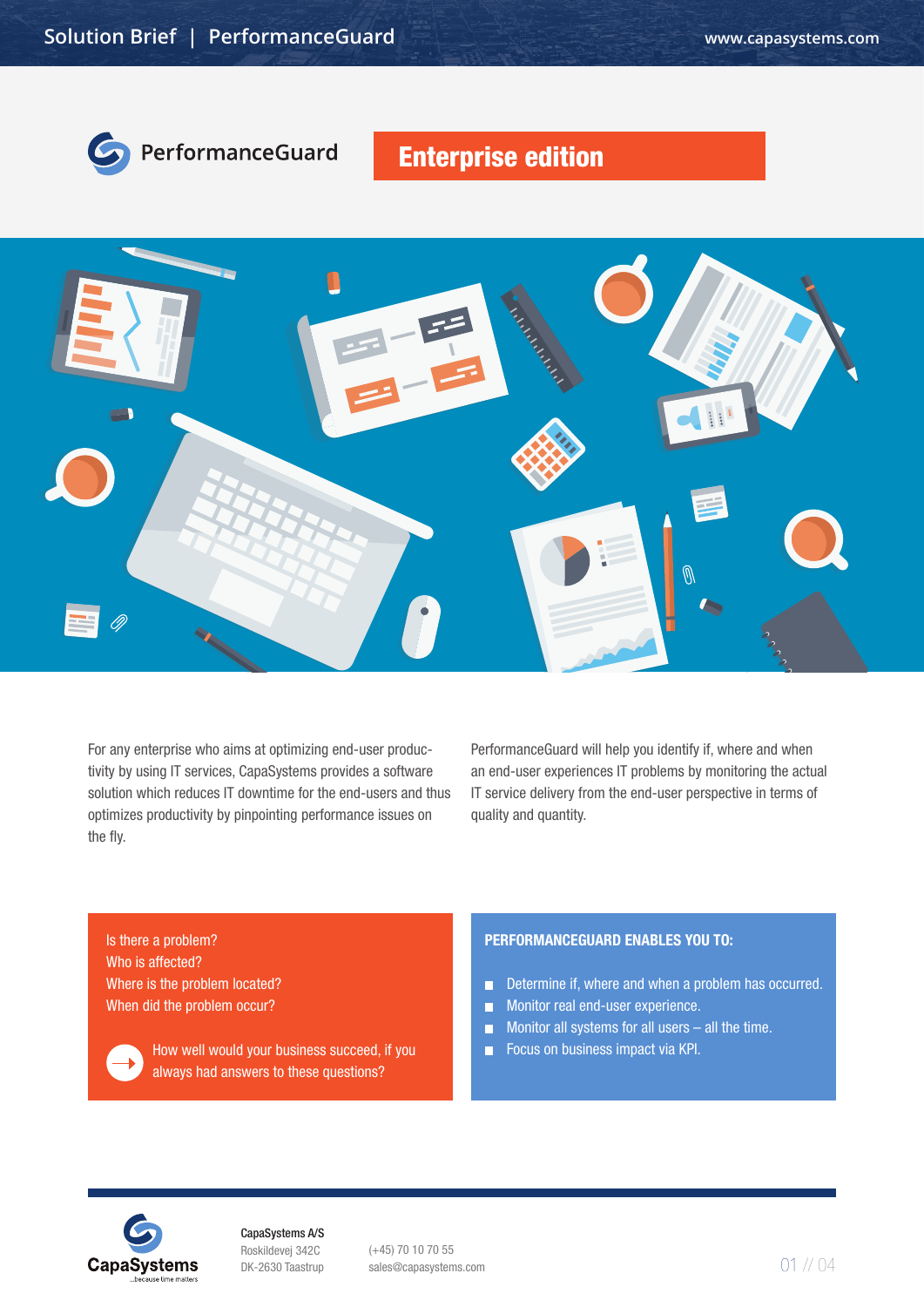#### PERFORMANCEGUARD IS USED FOR

- Service Desk first call resolution
- Root cause analysis
- **Trend identification**
- Knowledge source for proactive configuration  $\mathcal{L}_{\mathcal{A}}$
- Maximizing utilization of Service Desk resources  $\mathcal{L}^{\mathcal{A}}$
- Event drill-down to affected end-users  $\mathcal{L}_{\mathcal{A}}$
- End-user Key Performance Indicator (KPI) reporting  $\mathcal{L}_{\mathcal{A}}$
- Service Level Agreement building and monitoring  $\mathcal{L}_{\mathcal{A}}$

## ENTERPRISES THAT USE PERFORMANCEGUARD BENEFIT FROM:

- **Lower operational costs.**
- **Increased productivity**
- Greater end-user saticfaction
- Optimization of IT by aid of multiple out-of-the-box measurements and reports

## Real life examples on the use of PerformanceGuard

|                                          | A mid-sized company in the<br>utility sector                                                                                                                                                                                                                                                     | An international organization with<br>several overseas subsidiaries                                                                                                                                                                                                                                                           | An international transportation and<br>logistics company                                                                                                                                                                                                                                                                                                                                           |
|------------------------------------------|--------------------------------------------------------------------------------------------------------------------------------------------------------------------------------------------------------------------------------------------------------------------------------------------------|-------------------------------------------------------------------------------------------------------------------------------------------------------------------------------------------------------------------------------------------------------------------------------------------------------------------------------|----------------------------------------------------------------------------------------------------------------------------------------------------------------------------------------------------------------------------------------------------------------------------------------------------------------------------------------------------------------------------------------------------|
| Challenge                                | How to document the actual<br>advantages related to higher<br>productivity and better customer<br>service when upgrading the in-<br>frastructure capacity and doing<br>it system-wise.                                                                                                           | How to find the root cause for large<br>delays in IT performance and repeat-<br>ingly unstable business services.                                                                                                                                                                                                             | How to ensure that Business Management<br>can transform the overall availability of<br>every IT systems to KPIs showing business<br>impact, when IT performance changes.                                                                                                                                                                                                                           |
| Performance-<br>Guard<br><b>Solution</b> | PerformanceGuard monitors the<br>performance of the IT services<br>from an end-user perspective<br>before and after the infrastruc-<br>ture upgrade which helps to<br>visualize the improvements.                                                                                                | PerformanceGuard monitors the end-<br>user's actual behavior and compares<br>the results with similar historic events<br>and thereby visualize the changes<br>in the communication with the pos-<br>sibilities to eliminate non-relevant<br>symptoms.                                                                         | PerformanceGuard monitors system perfor-<br>mance from the end-user perspective 24/7,<br>on every IT system individually, and thereby<br>makes it possible to document and respond<br>to potential changes.                                                                                                                                                                                        |
| Customer<br>benefit                      | Based on the baseline moni-<br>tored before the infrastructure<br>upgrade it was documented,<br>that most of the IT-services had<br>improved considerable while<br>some of the customer services<br>had no significant improvements<br>and called for change of system<br>functionality instead. | The investigation revealed that some<br>IT-services under specific conditions<br>would use communication by satellite<br>instead of using line based VPN or<br>going through the Internet Cloud. The<br>result was a more reliable and less<br>costly communication between the<br>individual locations.                      | By using PerformanceGuard to produce data<br>for a weekly report of KPIs, the IT Manage-<br>ment was able to follow the business im-<br>pact of the IT services delivered - prioritized<br>by Business Management. The data was<br>also made part of the monthly business<br>reporting.                                                                                                            |
| <b>Alternatives</b>                      | The alternative is to measure<br>performance from a back-end<br>perspective and base the evalu-<br>ation on change in CPU-load,<br>disk I/O and requests. None of<br>these gives the true end-user<br>experience.                                                                                | The alternative would be to set up<br>sniffers and other network diagnostic<br>tools that could help narrow in the<br>causes for the delays and instability.<br>Unfortunately, this kind of problems are<br>almost impossible to reproduce and<br>there is no indication beforehand that it<br>actually is a network problem. | The alternative would be to set up the<br>computer client with simulations of end-user<br>behavior, i.e. synthetic robots. This method<br>only gives information for a limited number<br>of transactions and only for predefined<br>simulations of end-user behavior. It will not<br>be representative for the majority of the<br>end-users and can be optimized at the cost<br>of real end-users. |



CapaSystems A/S Roskildevej 342C DK-2630 Taastrup

(+45) 70 10 70 55 sales@capasystems.com 02 // 04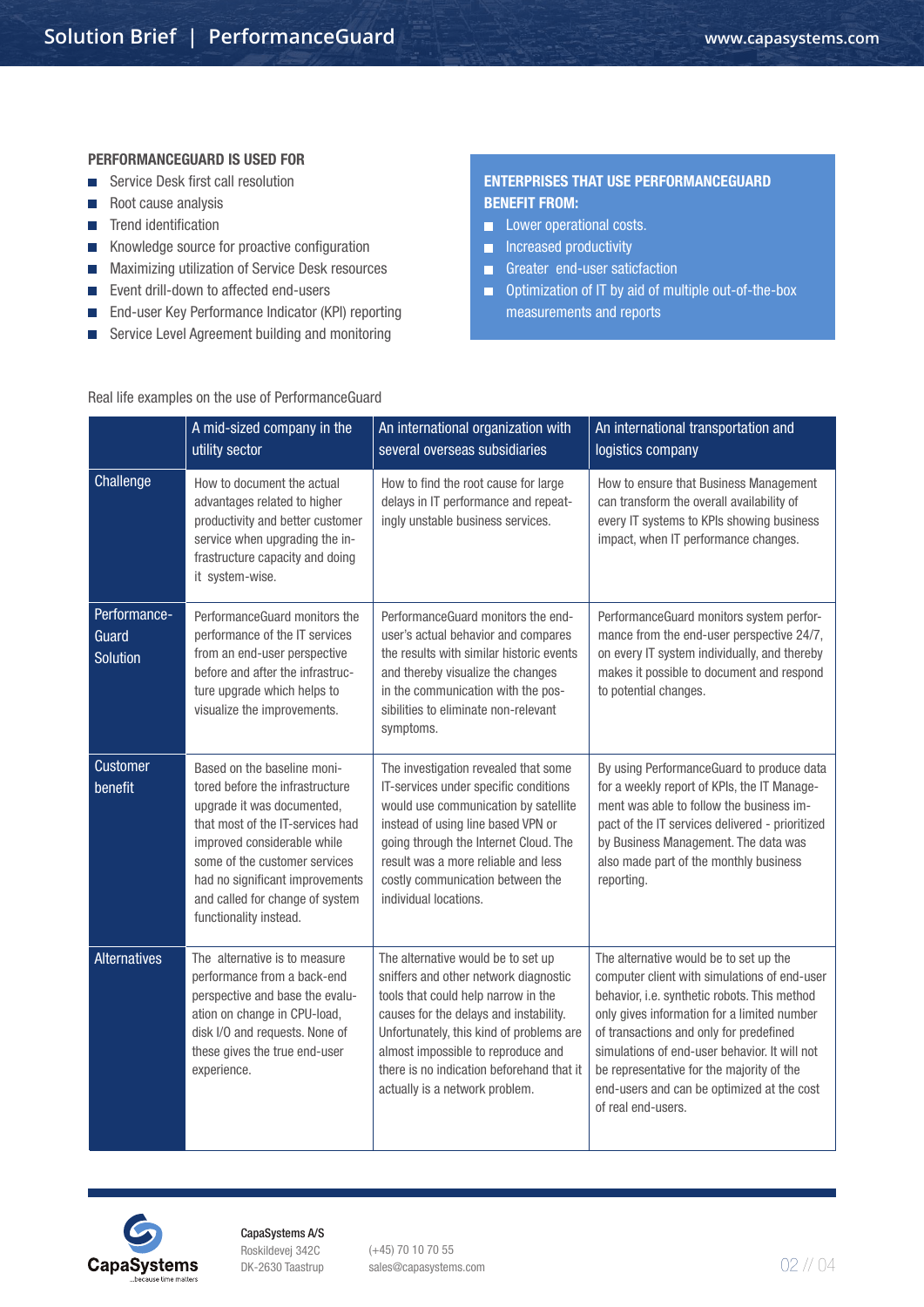#### HOW IT WORKS

The PerformanceGuard architecture consists of agents, one on each computer and a number of Frontend Servers receiving data from the agents and acting as data repositories. Data from Front-end Servers are sent to and consolidated on a central PerformanceGuard Backend Server. The view of the end-user experience is provided in real-time.

PerformanceGuard offers quality assurance of scheduled changes by comparing the end-user experience before and after the change. The collected data helps you in assessing the Return of Investment (ROI) in the IT Infrastructure.



#### THE PERFORMANCEGUARD AGENT

The PerformanceGuard agent is installed on each computer, where it passively monitors and collects computer performance data from an end-user perspective.

Response times and other performance metrics like network traffic are measured to provide data on the entire IT Infrastructure, including end-user computers, servers and routers. Measurements cover both client/server as well as web-based services. PerformanceGuard collects the data locally for a predefined period and at regular intervals transmits data to the PerformanceGuard Server.

#### LICENSING MODEL

PerformanceGuard is licensed on the basis of the number of end-users computer and devices being monitored. CapaSystems offer both a perpetual license purchase with a yearly service and support fee and a subscription model including service and support.



CapaSystems A/S Roskildevej 342C DK-2630 Taastrup

(+45) 70 10 70 55 sales@capasystems.com 03 // 04